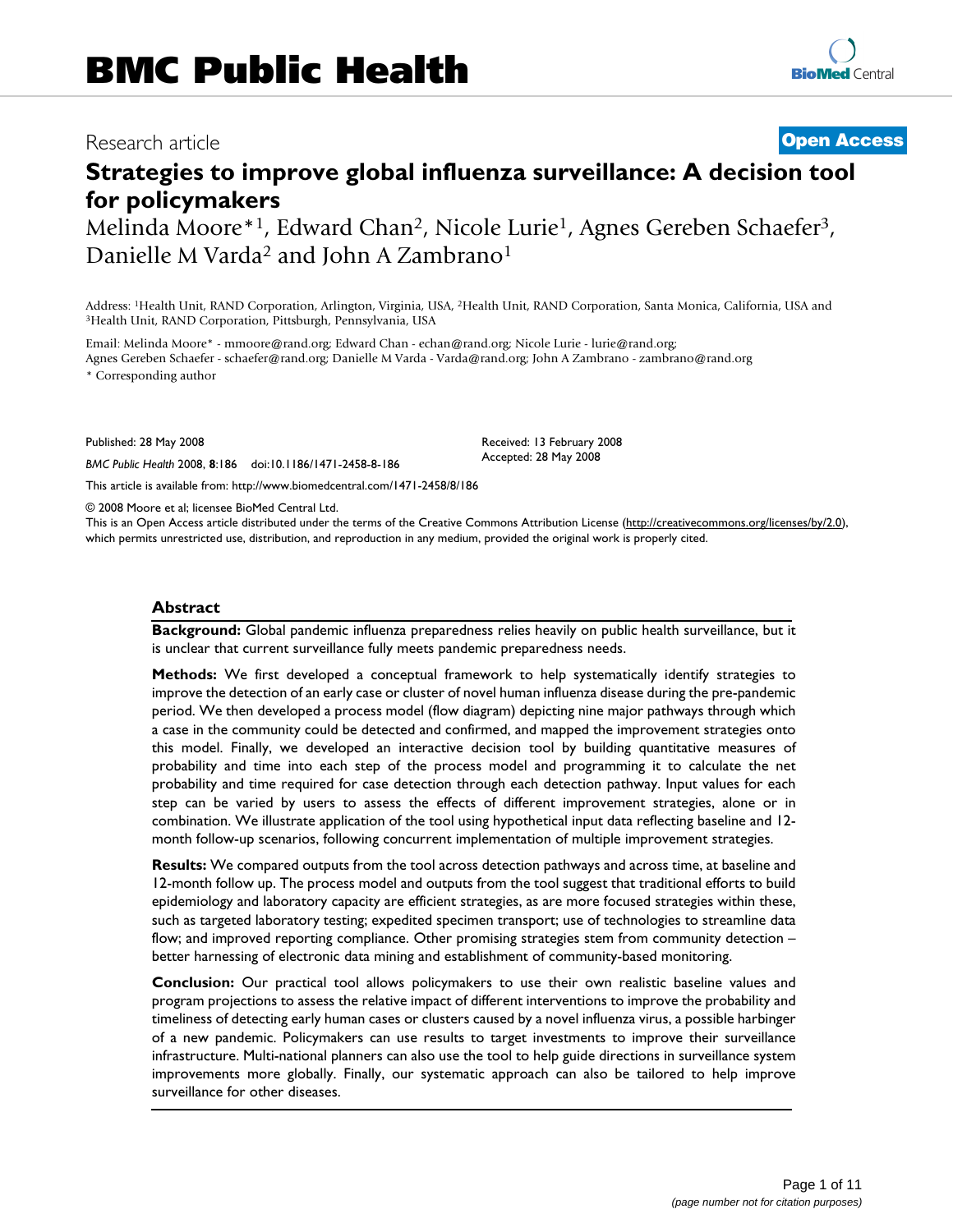### **Background**

As the world confronts the extensive spread of influenza A/H5N1 virus among animals and the growing number of cases in humans, it has an unprecedented opportunity to prepare for the next human influenza pandemic. Many experts feel that the world is overdue for such a pandemic. Since the pandemics of the past century (1918, 1957, 1968), the world has become more globalized in terms of travel and trade, thus facilitating greater extent and speed of disease spread. At the same time, however, the world has also become more experienced in addressing emerging infectious disease threats.

Among the many priority activities related to pandemic preparedness, most experts would agree on the critical role played by public health surveillance, defined as "the ongoing systematic collection, analysis, interpretation and dissemination of data regarding a health-related event for use in public health action to reduce morbidity and mortality and to improve health" [1], or more simply: systematic information for public health action. The Institute of Medicine has noted that "The importance of surveillance to the detection and control of emerging microbial threats cannot be overemphasized" [2].

In the context of pandemic preparedness, surveillance is critical for the early detection and timely response to contain or limit the spread of novel human influenza viruses to which humans have no immunity, such as A/H5N1 or other strains that may yet emerge. Global preparedness is strengthened when surveillance systems in all countries are capable of detecting early cases of novel human influenza within their borders. Pandemic preparedness guidance from the World Health Organization (WHO) [3] and the U.S. Government's recent *National Strategy for Influenza Preparedness – Implementation Plan* [4] both include prominent attention to global surveillance and detection. The WHO Global Influenza Surveillance Network is a longstanding surveillance program whose traditional focus has been the monitoring of influenza virus strains, principally for purposes of determining the appropriate formulation for each season's influenza vaccine. However, it is unclear how well this system would serve the need for reliable early detection of novel influenza cases that might be a harbinger of an emerging pandemic [5-7]. Therefore, it makes sense to examine possible ways to improve global influenza surveillance, specifically prepandemic surveillance to detect early human cases or clusters caused by a novel influenza virus wherever they may occur, before the disease spreads and triggers a pandemic. Moreover, approaches to improve global influenza surveillance could also have implications for surveillance and early detection of other diseases.

This study addresses two questions: What are the key elements of influenza surveillance? How might investments in them lead to improvements in reliable and early detection? In this paper, we describe a quantitative decision tool that we developed to help policymakers assess the relative effects of improving different elements of their influenza surveillance system. The tool is based on a process model (or flow diagram) that depicts the nine major pathways through which a novel influenza case could be detected and confirmed. We identified potential improvement strategies, mapped these onto the relevant steps in the model, built in quantitative input measures of probability and time that users can vary for each step depending on the strategy chosen, and programmed the model to calculate the net probability and time required for each detection pathway. This allows policymakers to use the tool to compare the probability and timeliness of detection for each of the detections pathways, assess the implications of specific elements of their surveillance system, and project realistic improvements over time. The intent is to help the user identify targeted investments to improve surveillance. To help extend the reach of internal efforts to improve surveillance systems, we also describe opportunities for policymakers to leverage partners to help improve their surveillance coverage, quality and timeliness. Using these approaches – the decision tool and opportunities to leverage partners – we identify a number of practical ways to help improve global influenza surveillance. While the work described here was conducted for the U.S. Department of Health and Human Services to help guide its global influenza surveillance programming, our goal was to develop a tool that is broadly applicable around the world.

### **Methods**

To develop a conceptual framework that could facilitate the identification and organization of potential improvements in global influenza surveillance, we first reviewed guidance published by the World Health Organization (WHO) and the U.S. Centers for Disease Control and Prevention to glean criteria for evaluating public health surveillance systems and to create a simplified framework representing a core set of surveillance requirements. We then sought and reviewed published reports from anywhere in the world for evidence or suggestions regarding improvements to influenza surveillance. We searched the MEDLINE database using such search terms as "influenza", "surveillance", "early", "warning", and "detection", alone or in combination. Based on review of reports identified through this search, we identified and organized improvement strategies into a conceptual framework according to three core attributes: surveillance coverage, quality and timeliness.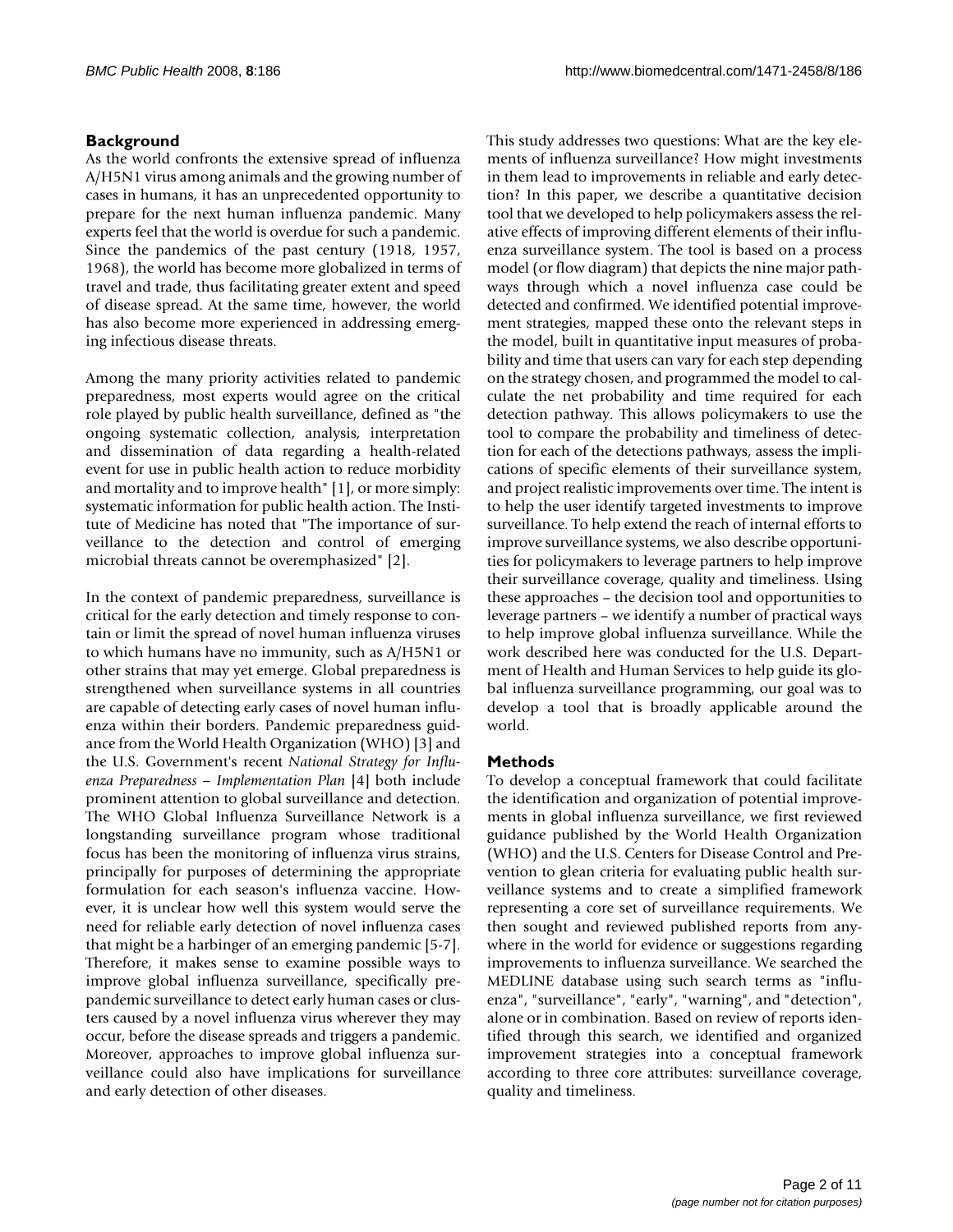Using process mapping, a method derived from work in engineering, we next developed a process model (or flow diagram) to show nine different "detection paths", and the steps for each, through which a case in the community could be detected and confirmed. We mapped all of the improvement strategies from the conceptual framework onto the process model. We then developed an interactive tool by building in quantitative measures of probability and time to each step of the process model and programming it to calculate the net probability and total time for each of the nine detection paths. The tool allows users to input their own values for various program elements (corresponding to steps in the model) and see the resulting impact on the likelihood and timeliness of detection – via each different detection path – of a confirmed case of influenza caused by a novel virus strain in the community. Because there is not sufficient evidence on which to base estimates of the performance of the detection paths as they currently exist in most countries, we use a set of plausible hypothetical estimates, including documented planning assumptions when available, to illustrate the use of the tool.

### **Results**

### *Conceptual framework to organize potential improvement strategies*

Based on our review of the literature and guidance documents [3,8-10], we identified three core surveillance system attributes that served as the basis for identifying and organizing potential improvement strategies:

- Coverage includes a broad range of reporting sources and the range of information reported
- Quality requires accurate information based on standards, trained personnel and quality-assured laboratory testing
- Timeliness includes rapid detection methods, data flow, analysis, and dissemination to trigger a timely investigation and response to limit or delay disease spread

From our review of published reports, we also identified potential strategies to improve surveillance in these core areas. We identified thirteen strategies in all: four to improve surveillance coverage, three to improve quality and six to improve timeliness (Table 1):

### *Coverage*

Strategies to improve surveillance coverage can include increasing the number of traditional reporting sites such as clinics and hospitals participating in surveillance reporting [11,12], addition of new types of sites or information reported [11,12], and community-based reporting, i.e., not from medical facilities [4,13]; increased reporting compliance can further improve coverage from all reporting sources.

### *Quality*

Strategies to improve surveillance quality include broad efforts to improve epidemiology and laboratory capacity for investigation and diagnosis [10,11,14], plus targeted laboratory testing so that potentially scarce laboratory resources are used efficiently [11,12].

### *Timeliness*

Strategies to improve the timeliness of surveillance include better use of data mining [12] such as the Global Public Health Intelligence Network or GPHIN which scours electronic media reports for clusters of bird die-offs or human deaths [15], expedited transport of specimens [4], streamlined notification and analysis [10-12], implementation of active surveillance when appropriate [12], wide deployment of more accurate rapid diagnostic tests [10,14,16], and deployment of trained Rapid Response Teams to investigate suspicious cases or clusters [4]

### *Process model identifying the paths to detection and confirmation*

The sequence of steps in the process model is depicted in Figure 1. It begins with a case or cluster of disease in the community caused by a novel influenza virus and ends with detection and laboratory confirmation.

We identified entry points through which a case might be detected, which in turn lead to further steps that must occur so that information is passed along and the case is eventually confirmed. Impediments at any step can mean that detection or confirmation of the case is less likely or delayed. The first six paths begin when a sick individual seeks medical care, through either a doctor/clinic or a hospital; these generally reflect traditional surveillance approaches. The last three paths do not depend on the individual seeking medical care.

Many of these paths lead to an 'Investigation Sequence,' a series of activities that might be triggered by reports of suspicious cases or clusters. For example, the Investigation Sequence may be activated when sub-national health authorities receive reports of influenza-like illnesses from doctors, hospitals, communities or other sources. They, in turn, may notify national health authorities, one or the other of which may begin an epidemiological investigation, which includes the collection of a sample for testing.

All of the paths eventually lead to a 'Laboratory Sequence', a series of steps for testing that ultimately results in laboratory confirmation of a suspicious case. The Laboratory Sequence may be triggered either by the Investigation Sequence, or may be triggered directly by a healthcare pro-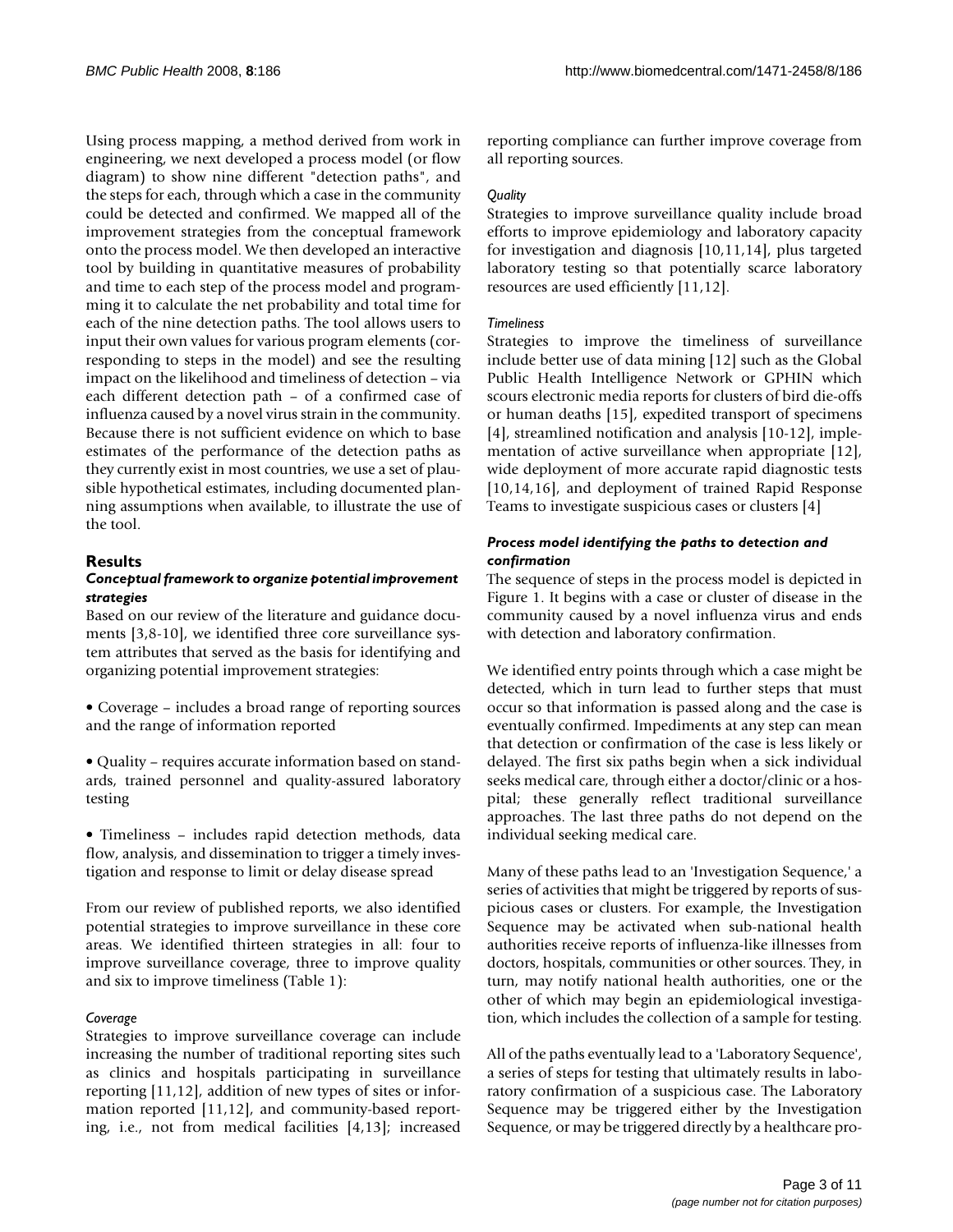#### **Table 1: Thirteen strategies to improve influenza surveillance**

*Description*

#### **COVERAGE: Seek international cooperation and comprehensive surveillance**

#### (1) **Increase the number/density of traditional reporting sources**

*Increasing the number of traditional reporting sources, e.g., doctors, clinics, hospitals, would increase the percentage of the population covered through surveillance.*

### (2) **Develop community-based alert and response systems**

*Community-based surveillance systems would help increase coverage by capturing information on illnesses within the community that may not otherwise reach government attention.*

#### (3) **Incorporate new human disease sources and signals**

*Gaps in surveillance coverage could potentially be addressed through reporting from new sources (e.g., workplaces, schools, local media, web logs) and new signals (e.g., work or school absenteeism, rumors of compatible cases or outbreaks, or local reports of surge in hospital demand).*

#### (4) **Increase reporting compliance**

*Assuring the regular voluntary reporting of cases by various surveillance sources (doctors, hospitals, communities, businesses, etc.) assures that the surveillance system in place captures information from all designated reporting sites, thereby improving coverage.*

#### **QUALITY: Build capacity for accurate, actionable information**

### (5) **Improve human laboratory sample preparation and diagnostic capacity**

Laboratory diagnosis confirms the occurrence of influenza disease and is an important element of surveillance quality; this strategy involves the development *and deployment of standard laboratory protocols, training, and regular proficiency testing.*

#### (6) **Implement targeted laboratory testing appropriate to the pandemic phase and location**

*Potentially scarce laboratory resources can better assure quality services when they are not overwhelmed by demand; criteria for targeted testing, e.g., clinically compatible cases with specified epidemiologic risk factors, should be widely disseminated to and applied by clinical providers.*

(7) **Improve epidemiologic capacity**

*Training in surveillance and applied epidemiology will help improve surveillance quality, including analysis and interpretation of surveillance data and investigation of suspicious cases.*

#### **TIMELINESS: Ensure rapid case detection, reporting and response**

#### (8) **Use data mining methods for early warning**

*Capitalizing on data mining methods, such as the Global Public Health Intelligence Network (GPHIN), which employs data mining techniques to systematically scour the electronic news media in multiple languages worldwide for reports of disease occurrences and then process to help discern "signal" from "noise" (14), can improve the timeliness of influenza surveillance.*

#### (9) **Expand expedited transport of specimens to in-country and international reference laboratories**

*Efforts must be scaled up to assure that specimens anywhere in the world can reach an international laboratory in timely fashion; rapid transport of laboratory specimens from their point of origin (the sick individual) to the first and any subsequent in-country laboratories is also critical.*

(10) **Streamline notification, analysis and reporting**

*Transmission of surveillance data between sub-national and national levels should employ the efficient modalities and channels; reporting electronically or*  even by telephone should be the desired global norm for surveillance of diseases for which timeliness is a particular priority, including human cases of avian *influenza, and electronic technologies should be harnessed for streamlined data processing and analysis.*

(11) **Implement active surveillance when appropriate**

*While active surveillance, in which government authorities directly solicit information about disease occurrence from potential sources such as hospitals and clinical providers, is more labor intensive than routine approaches in which such providers submit reports at regular intervals, selective use of active surveillance can be critical to enhance timeliness of case detection.*

#### (12) **Develop and deploy rapid laboratory diagnostics with greater sensitivity and reproducibility**

*The development and widespread deployment of more accurate rapid diagnostic tests, including tests that could identify influenza virus subtype, could improve the timeliness of influenza surveillance.*

### (13) **Develop and deploy in-country and international Rapid Response Teams to investigate cases/outbreaks**

*The development and deployment of in-country and international Rapid Response Teams can improve the timeliness of surveillance by triggering rapid investigation and subsequent control measures.*

vider who orders a laboratory test for an ill individual. In the Laboratory Sequence, the sample is first tested to identify the presence of an influenza virus and possibly the virus type. The sample may be sent for further testing at a more sophisticated laboratory or tested further at the same laboratory.

#### *A quantitative tool for comparing surveillance strategies*

Based on this process model, we developed an interactive decision tool (see Additional file 1). We first built in quantitative measures of probability and time: Each of the steps along the pathways described above has an associated likelihood, or *probability*, of occurring, conditional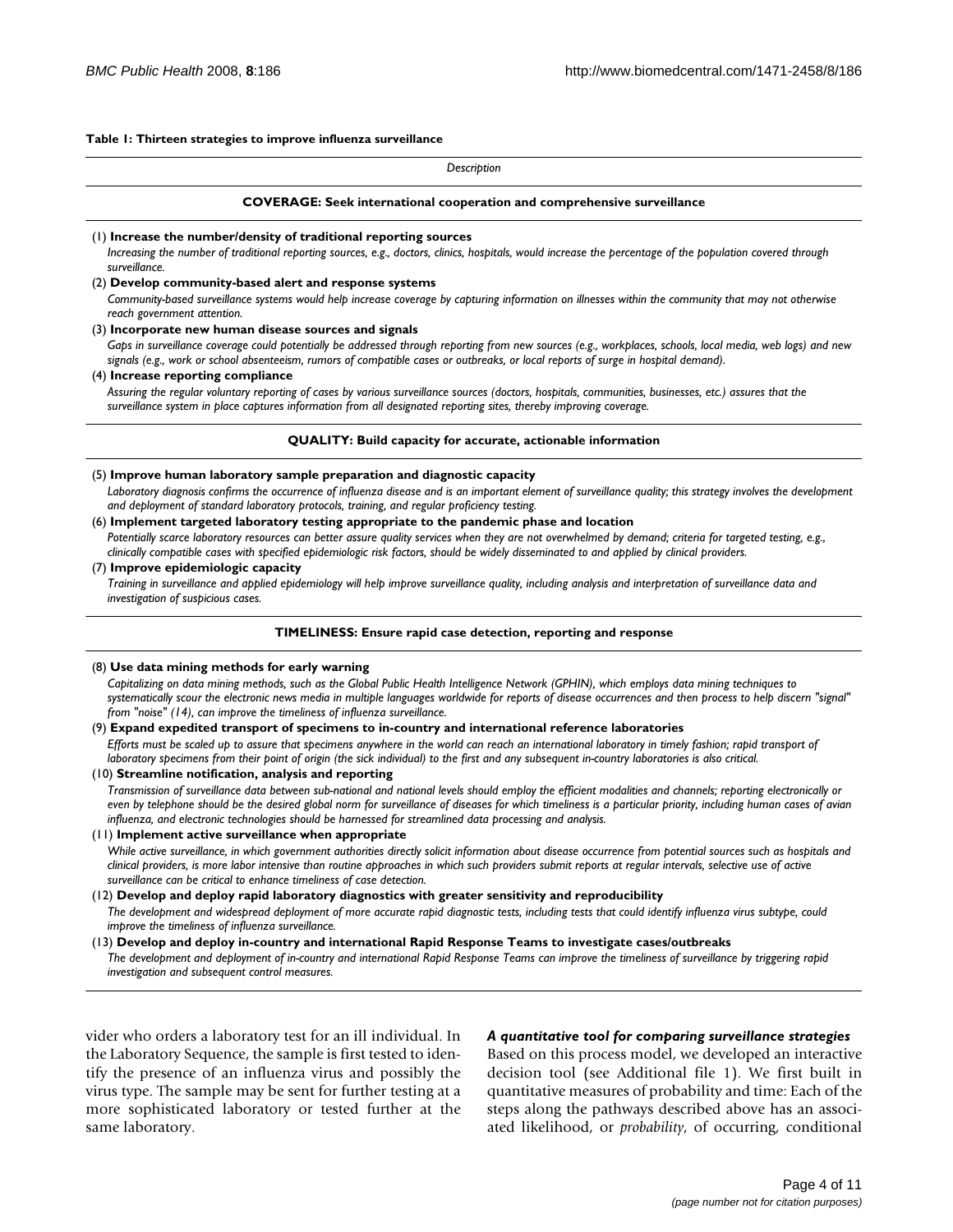



upon the occurrence of preceding steps. Each step also has an associated *time* required for its completion. At any step, the process can fail to occur altogether or can cause delay in reaching the goal of laboratory confirmation. Achievement at each step, of course, is also dependent on the availability of personnel and resources in a given setting. Therefore, the tool was designed so that users can input their own estimates of the likelihood of occurrence (probability) and time required for completion of each step. Moreover, these values can change over time, e.g., if surveillance programs are improved through implementation of the various improvement strategies. We mapped the 13 surveillance improvement strategies described earlier onto the process model. Each strategy affects one or more steps in the model by increasing the probability that a step occurs and/or decreasing the time required to complete it.

The decision tool allows the user to input quantitative estimates of probability and time for each step in the surveillance process; the tool then calculates the net probability (product of the sequential probabilities in each step along a given path) and total time (arithmetic sum of time required for each step in the path) to reach the final step of laboratory confirmation. Policymakers can apply actual data and realistic projections from their own countries to compare different surveillance strategies and potential improvements to elements of their surveillance systems: They can compare 'baseline' and projected 'follow up' scenarios, i.e., after implementation of selected surveillance improvement strategies. Such quantitative assessment can help policymakers focus their investments on surveillance activities with the greatest promise to improve the probability and timeliness of detection of cases or clusters of disease in the community caused by a novel influenza virus.

### *An example using the decision tool*

We illustrate the use of the decision tool with a hypothetical example in which all of the 13 surveillance improvement strategies are implemented over the course of a year in a typical developing country setting. As described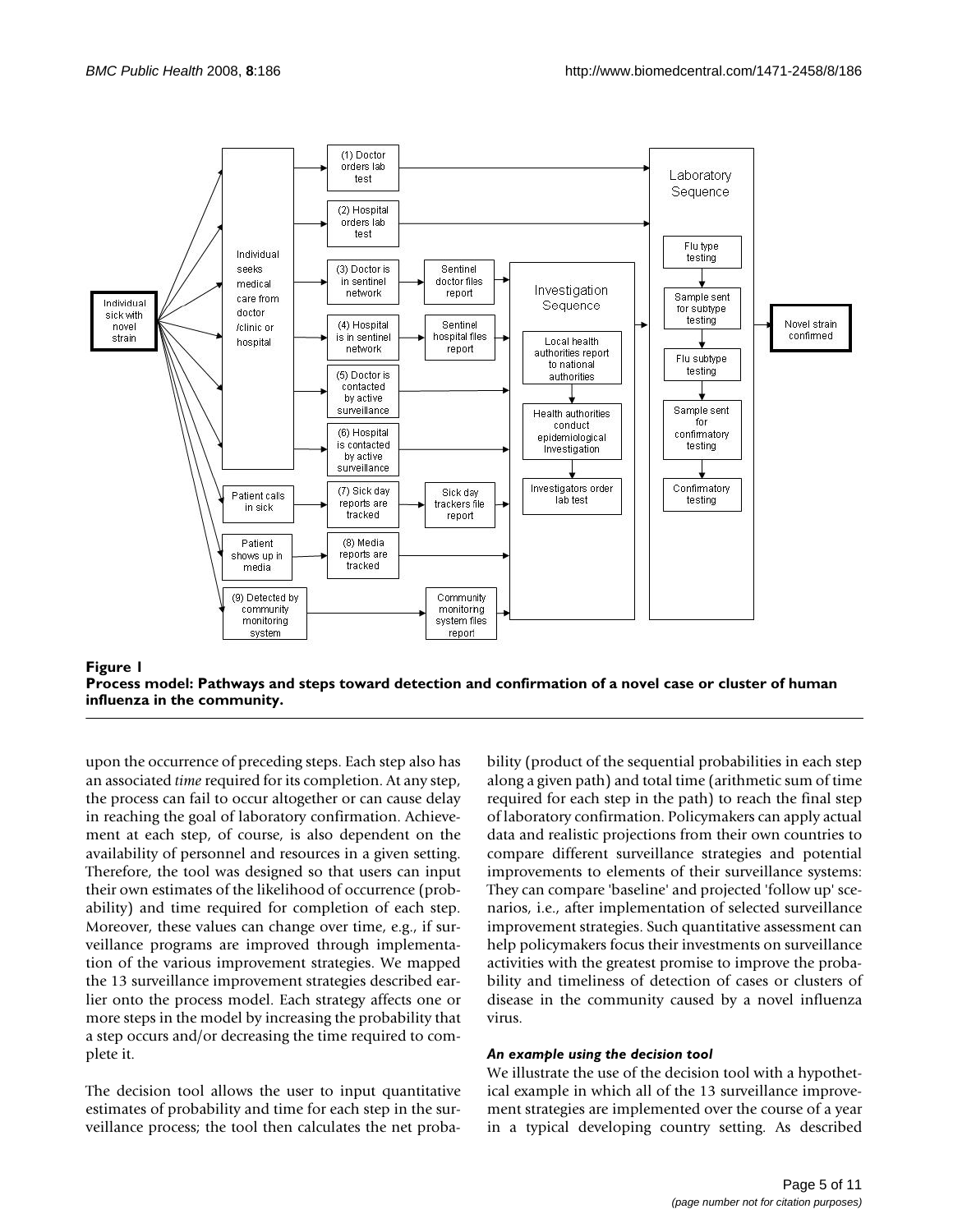

**Illustrative example of the decision tool: Input values for the likelihood (probability) and timeliness (in days) of each step in the process model, for baseline and one-year follow up.**

above, this is a common interval for assessing public health program progress. Because there are very scant data on specific country influenza surveillance systems and we could not identify quantitative global planning assumptions, e.g., from WHO, we inputted estimated values for probability and time which are based on relevant documentation, when available (e.g., planning assumptions from the U.S. *National Strategy for Pandemic Influenza Implementation Plan*, data from U.S. sentinel surveillance systems, U.S. data on numbers of physicians and hospitals, current times required for laboratory testing), and on the views of the study team regarding plausible estimates for a developing country setting. The first set of input values represents hypothetical 'baseline' conditions; the second reflects projected 'follow-up' values that might be obtained if all 13 improvement strategies are implemented over 12 months with projected quantitative targets for each step in the process model. The tool can be used both to strategically plan for implementation and to document achievements.

Figure 2 demonstrates the use of the tool by depicting our hypothetical *input values* for the baseline (current system) and follow-up (post improvement) periods for each part of the surveillance sequence. In this example, multiple improvement strategies are implemented concurrently – as reflected by changes between baseline and follow-up input values for steps in each detection path – i.e., more doctors order diagnostic laboratory testing, more doctors and hospitals are added to the sentinel surveillance network, active surveillance is implemented, worker sick days and electronic media are better tracked, community-based surveillance is implemented, reporting compliance from all sources increases, epidemiologic infrastructure is strengthened so that investigation of rumors is more likely, specimen transport is expedited, and laboratory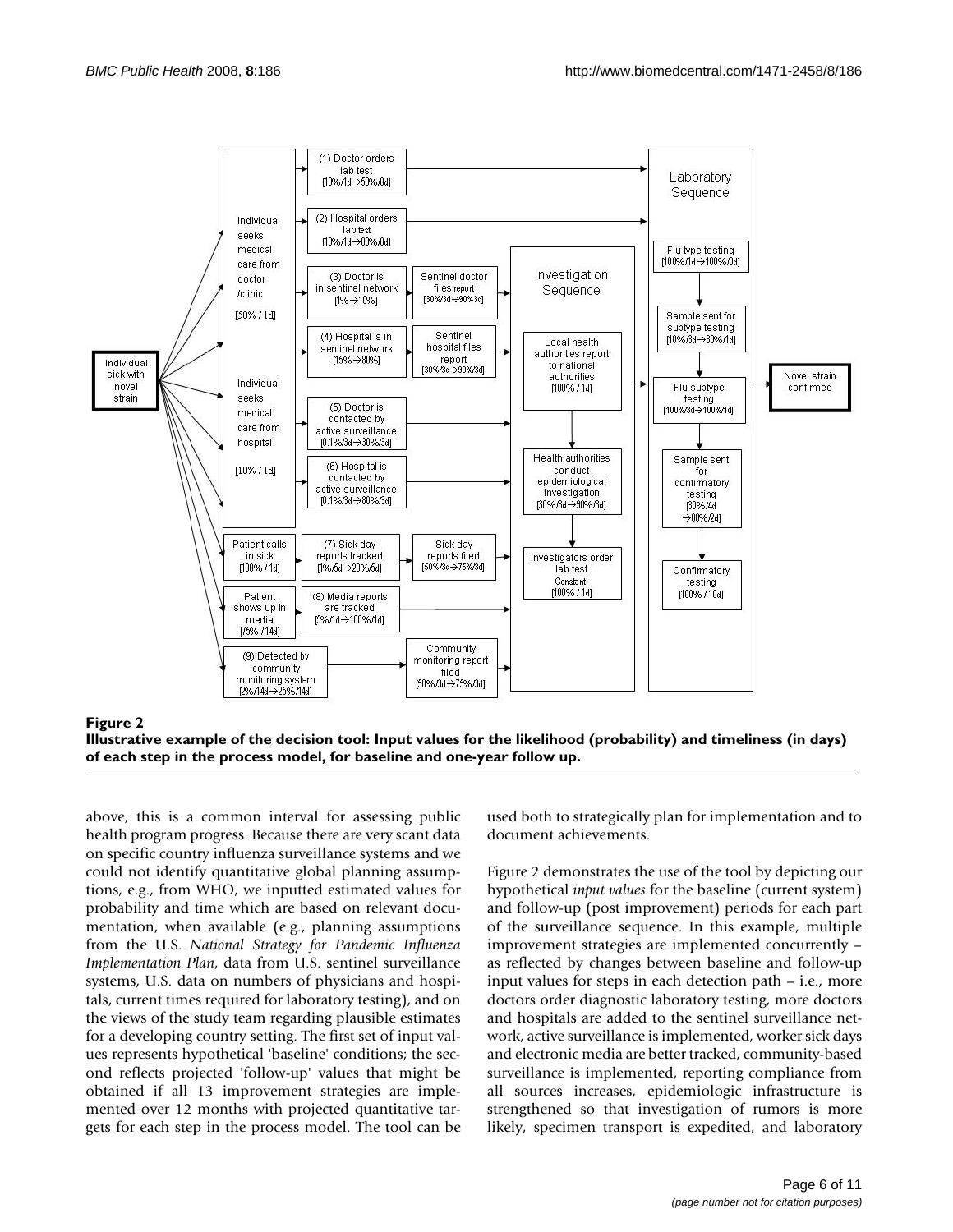|        |                                                |                                | <b>Baseline</b> |                 | Follow-up   |  |
|--------|------------------------------------------------|--------------------------------|-----------------|-----------------|-------------|--|
|        |                                                | Probability (%)                | Time (days)     | Probability (%) | Time (days) |  |
|        |                                                | Detection from clinical sites  |                 |                 |             |  |
| Path I | Doctor orders laboratory test                  | 0.15                           | 23              | 16.0            | 15          |  |
| Path 2 | Hospital orders laboratory test                | 0.03                           | 23              | 5.1             | 15          |  |
| Path 3 | Reporting by sentinel doctor                   | 0.0                            | 30              | 2.6             | 23          |  |
| Path 4 | Reporting by sentinel hospital                 | 0.0                            | 30              | 4.2             | 23          |  |
| Path 5 | Active surveillance of doctors                 | 0.0                            | 30              | 8.6             | 23          |  |
| Path 6 | Active surveillance of hospitals               | 0.0                            | 30              | 4.6             | 23          |  |
|        |                                                | Detection from community sites |                 |                 |             |  |
| Path 7 | Tracking of employee sick days                 | 0.0                            | 35              | 8.6             | 28          |  |
| Path 8 | Tracking of electronic media                   | 0.03                           | 41              | 43.2            | 34          |  |
| Path 9 | Detection by community-based monitoring system | 0.01                           | 43              | 10.8            | 36          |  |

**Table 2: Comparison of influenza surveillance improvement strategies: Baseline and follow-up output values for hypothetical example**

infrastructure is strengthened so that testing is more likely and quicker. The tool then calculates the net probabilities and total time for the nine detection paths, i.e., to reach the final laboratory confirmation step through each pathway.

For purposes of demonstrating the model, we made the following assumptions about baseline and follow-up input values for selected steps in the model:

• We held constant at 50% the probability that the sick individual will seek medical care from a doctor (4), and at 10% the probability of seeking care from a hospital.

• We also held constant the delay in seeking care from a doctor or hospital, since we do not propose a strategy to increase patient demand for services (we used a low estimate of a 1-day delay in seeking medical care, but this can be held constant at a higher level, which would result in that additional number of days through each of the relevant detection paths).

• Since we wished to examine the strategy related to streamlined timing of notification rather than the level of reporting compliance from local to national public health authorities, we held constant at 100% the probability of reporting by local authorities to national authorities.

• Since such investigations routinely include laboratory testing, we held constant at 100% the probability of ordering of lab tests as part of case or outbreak investigations.

• Finally, since we handled the variability in probabilities for laboratory testing by varying the probability that a specimen is sent to each laboratory, we also held constant at 100% the probability that samples received by laboratories are tested.

We also used the same baseline and follow-up values for compliance in reporting by all local reporting sources, i.e., the percent of designated reporting sites that submit surveillance reports at a pre-defined "regular" interval:

• The probability of compliance is projected to increase from 50% at baseline to 75% at follow-up for community reporting sites and from 30% to 90% for clinical reporting sites

• We assume a constant 3-day delay in reporting from all sites, reflecting the average delay within a weekly reporting system.

The tool calculates the probability and time required for each of the nine detection paths, under the two scenarios (baseline and follow up). Table 2 shows the net *output values* calculated by the tool for our hypothetical example, and the resulting increases in probability and decreases in time required for each detection path between baseline and projected follow up.

To provide a better understanding of how the tool works, we describe the process for three of those paths in greater detail.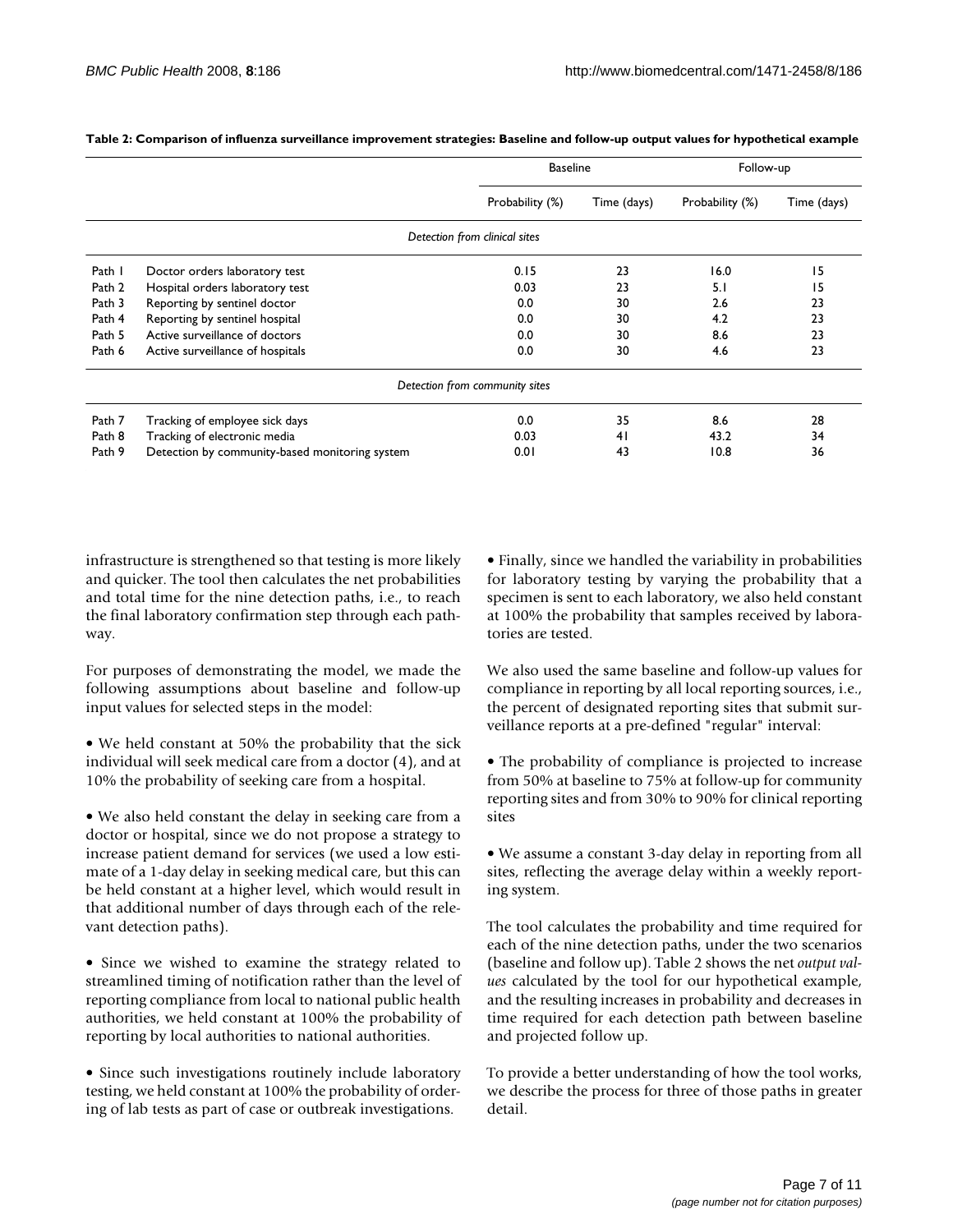*Path 1: Doctor orders laboratory test*

Based on the steps and input values shown in Figure 2, at baseline this requires an individual to:

• seek medical care (50% probability, 1 day delay),

• then for the doctor to order a diagnostic laboratory test (10% probability and 1 day delay),

• then for the laboratory sequence to unfold – sample is tested for influenza type (100% probability, 1 day),

• then it is sent to the next laboratory for subtype testing (10% probability, 3 day delay),

• the subtype testing is undertaken (100% probability, 3) day delay),

• then the sample is sent for confirmatory testing (30%) probability, 4 day delay), and

• the confirmatory testing is completed (100% probability, 10 day delay).

The product of the sequential probabilities is:  $0.5 \times 0.1 \times$ [laboratory sequence:  $1 \times 0.1 \times 1 \times 0.3 \times 1$ ] = 0.0015, or 0.15%, as reflected in Table 2. The total time for this path at baseline is the sum of the delays or time required at each step:  $1 + 1 +$  [laboratory sequence:  $1 + 3 + 3 + 4 + 10$ ] = 23, also as reflected in Table 2.

For the follow-up scenario, we assume:

• Interventions to sensitize doctors to order diagnostic laboratory tests result in an increase by 5-fold in the percentage ordering such tests (input values increase from 10% to 50%).

• Interventions to strengthen the epidemiology and laboratory infrastructure result in an increase in the probability that samples are tested and a decrease in the time needed to perform the testing.

As a result, the sequential probabilities are:  $0.5 \times 0.5 \times$ [laboratory sequence:  $1 \times 0.8 \times 1 \times 0.8 \times 1$ ] = 0.16, or 16%; and the total time is  $1 + 0$  [same day] + [laboratory sequence:  $0 + 1 + 1 + 2 + 10$  = 15. This represents an increase from 0.15% to 16% in the probability of detecting the case, and a reduction in time from 23 to 15 days.

### *Path 3: Doctor is in sentinel network*

Here, the requirements at baseline are for the individual to:

• seek medical care from a doctor (50% probability, 1 day delay),

• for the doctor to be part of the country's sentinel surveillance system (1% probability),

• for the doctor to file the routine surveillance report (30% probability, 3 day delay),

• for the investigation sequence to unfold, including an epidemiologic investigation (30% probability, 3 day delay), and then for the laboratory sequence to unfold as described above.

The serial probabilities are:  $0.5 \times 0.01 \times 0.3 \times$  [investigation sequence:  $1 \times 0.3 \times 1$  × [laboratory sequence:  $1 \times 0.1$  $\times$  1  $\times$  0.3  $\times$  1] = 0.00001, or 0.001%; the total time required at baseline is:  $1 + 3 + [1 + 3 + 1] + [1 + 3 + 3 + 4]$  $+ 10$ ] = 30.

At follow up, after interventions to increase by 10-fold the percentage of doctors in the sentinel surveillance network (from 1% to 10%), improve reporting compliance 3-fold (from 30% to 90%), and improve the epidemiology and laboratory infrastructure, the probability of detection increases to only 2.6%.

### *Path 8: Tracking of electronic media*

This path depends on information about a case or cluster in the community appearing in any electronic media or communications that can be tracked using electronic data mining methods such as the GPHIN system described below. Here, the main change between baseline and follow up is a hypothesized 20-fold increase, from 5% to 100%, that media reports are tracked. The serial probabilities of detection at baseline are:  $0.75 \times 0.05 \times$  [investigation sequence  $0.3$  × [laboratory sequence:  $0.03$ ] =  $0.0003$ , or 0.03%; and at follow up:  $0.75 \times 1 \times$  [investigation] sequence  $0.9$  × [laboratory sequence  $0.64$ ] = 0.43, or 43%. The savings in time, from 41 to 34 total days, comes exclusively from the 7 days reduced for the laboratory sequence.

These three examples highlight a number of important observations. First, sensitizing doctors to order diagnostic tests on suspicious patients is an efficient pathway in terms of assuring that the first doctor seen orders a test and also in bypassing the investigation sequence, but this path still depends on the individual seeking medical care. Second, as shown in the Path 3 example above, traditional sentinel surveillance has a number of important "filters" that together can impede the probability of case detection and confirmation. Third, a community-based strategy such as electronic data mining is not subject to the "filter" of the sick individual seeking care from and being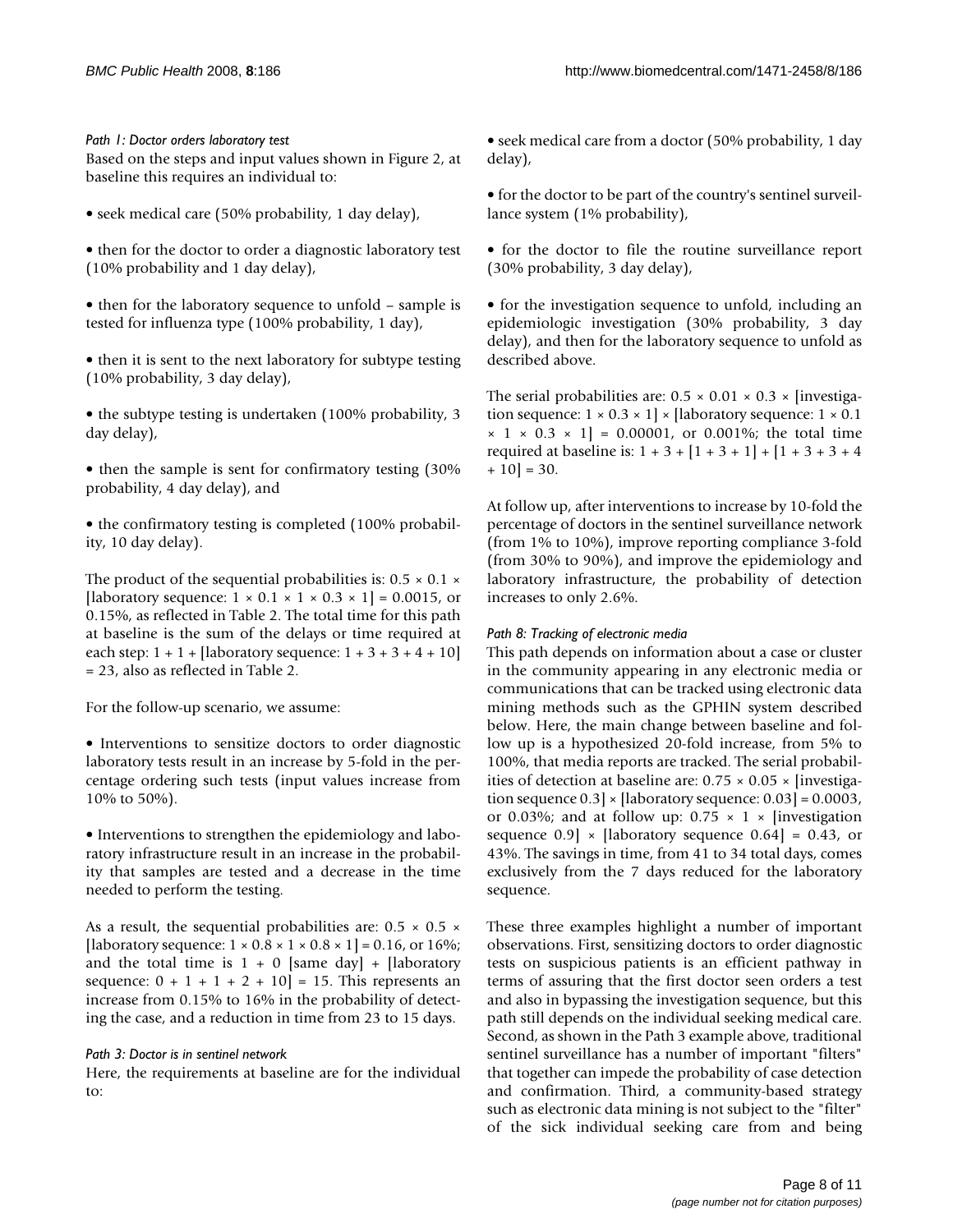reported by a doctor or hospital. Indeed, any pathway that relies on a sick individual to report to a doctor or hospital for medical care and subsequent reporting is subject to a substantial early "filter" – U.S. national planning assumptions are based on only 50% of such individuals seeking medical care, and this figure is likely much lower in developing countries. Thus, this step alone greatly reduces the probability of detection. Seeking to increase this health seeking behavior may overwhelm clinical facilities and may or may not result in significant improvements in likelihood of detection. Finally, as shown in Figure 2 and Table 2, reporting compliance for any system is also a potentially significant "filter", but potentially one that can be addressed through targeted program efforts. In this example, we projected a three-fold increase in compliance from sentinel providers (from 30% to 90%), and a 1.5 fold increase (from 50% to 75%) from community sources. The net probabilities of detection thus increase by this magnitude based on this factor alone.

Examination of the logic model and outputs for all paths in our illustrative example of the tool thus suggests a number of potentially valuable strategies to improve influenza surveillance:

• *Laboratory* – Because all nine detection paths include the Laboratory Sequence, slow execution of this sequence or failure of a sample to be accurately tested jeopardizes the effectiveness of all the preceding paths. Therefore, implementation of the three strategies related to improving laboratory diagnosis (improving laboratory diagnosis through training, equipping and proficiency testing; expediting specimen transport; and widely deploying rapid diagnostic tests) will simultaneously improve the probability and timeliness of case detection for all nine paths.

• *Epidemiology* – The Investigation Sequence also stems from a number of detection paths (3 through 9); therefore, the strategy to improve reporting compliance and the two strategies specifically related to the Investigation Sequence (improving epidemiologic capacity through training in applied epidemiology; streamlining notification, analysis and reporting through use of electronic and other appropriate technologies) are all critical to increase the probability and timeliness of case detection arising from multiple detection paths.

• *Tracking electronic media* – Surveillance methods that do not require the sick individual to seek medical care avoid this important "failure point" associated with the first six paths in our model, which reflect traditional surveillance systems. The use of data mining methods to track the vast amount of electronic media with potentially valuable information about the occurrence of suspicious disease in a community greatly improves surveillance coverage and

timeliness. It is easy, quick, and inexpensive to implement because at least one such system currently exists (GPHIN) and can be enhanced with add-ons, e.g., to expand the range of foreign languages tracked [15].

• *Targeted laboratory testing* – The first six paths in our model stem from a sick individual seeking medical care from a doctor/clinic or hospital. Targeted laboratory testing by the initial health care provider involves widely disseminating guidelines to sensitize clinical providers to order influenza diagnostic laboratory tests for appropriate clinical cases [11,12]. This strategy is easier to implement widely and, in our hypothetical example, produces better probability and timeliness of case detection compared to alternative strategies related to clinical visits, i.e., sentinel reporting or active surveillance. Also, since there are fewer hospitals than physicians and sicker patients are more likely to go to a hospital, perhaps the first priority should be to sensitize the clinicians at all hospitals to appropriate guidelines for ordering laboratory testing for suspected cases of novel influenza.

• *Community-based monitoring* – Perhaps the most difficult pathway, at least in terms of public health implementation, is case detection through community-based monitoring systems. Establishing such systems is labor intensive and will require extensive mobilization and education of communities throughout a country and will also take more time (probably measured in years) than some of the other interventions [13]. Once established throughout a country, however, community-based monitoring systems can provide more comprehensive surveillance coverage for influenza, as well as for other diseases and conditions. Moreover, WHO has described the limitations of surveillance in resource-poor settings and commented that "Mobilizing communities to report unusual health events ... is the simplest form of cluster surveillance" [17].

### *Seeking partnerships to improve surveillance systems*

Government health authorities can implement the 13 potential surveillance improvement strategies on their own, drawing upon their resources as well as guidance from WHO. However, working with strategic partners outside their own system provides important opportunities to leverage partnerships to further improve the coverage, quality and timeliness of their influenza surveillance system and thereby further increase the probability and timeliness of case detection. Specific opportunities for such strategic partnerships are described below.

Strategies to improve surveillance coverage are inherently oriented toward the local level. Therefore, organizations whose activities are primarily at the grassroots or local level might be particularly well suited as strategic partners for national planners to help improve surveillance cover-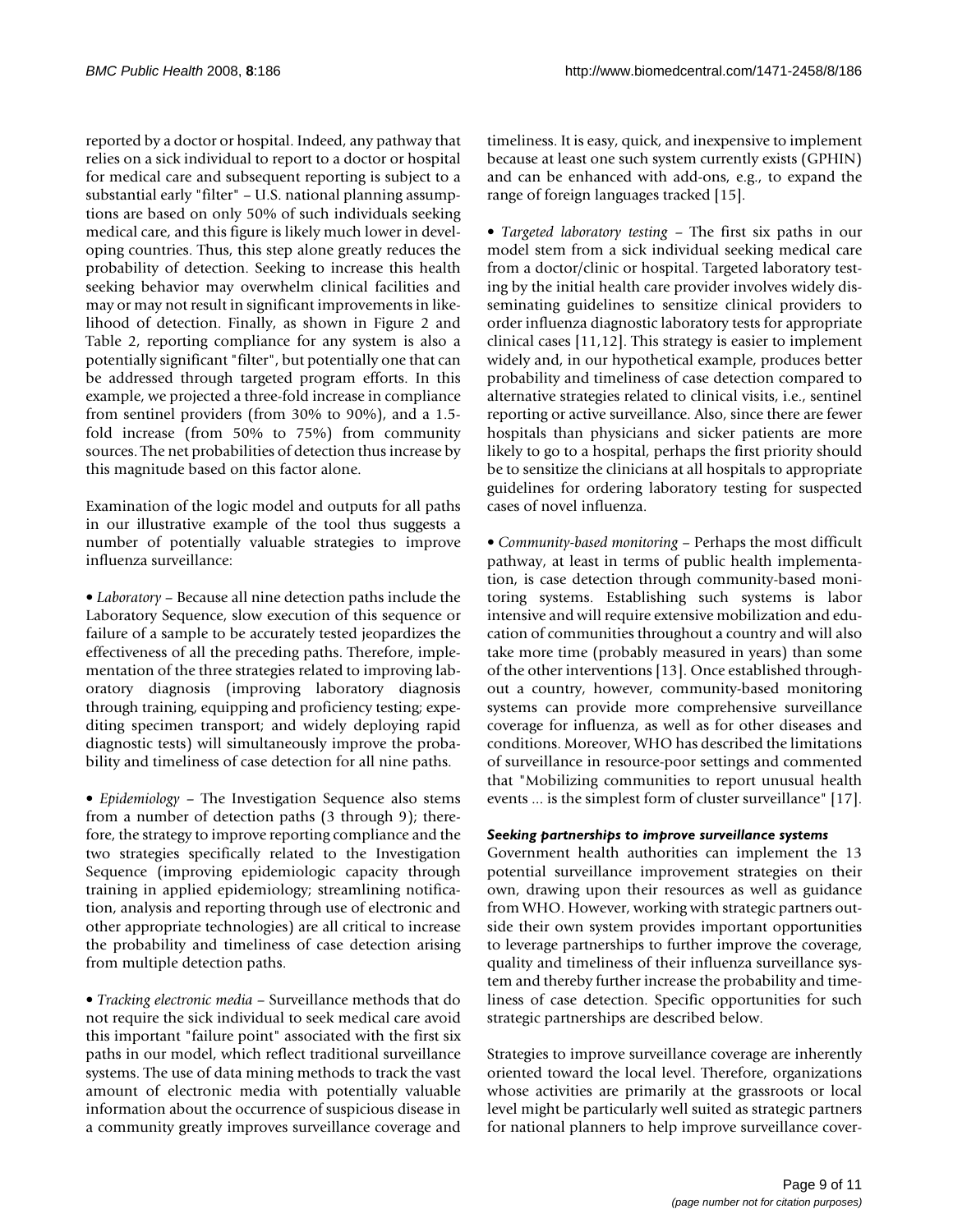age. Failure to leverage such partners can mean greater effort and resources required on the part of national planners, lower levels of coverage at a given time, or delays in achieving broader coverage. Examples of potential partners include development agencies, nongovernmental organizations (NGOs), and even local businesses.

Strategies to improve surveillance quality include building laboratory and epidemiology capacity and targeted laboratory testing. Technical agencies with laboratory and/or epidemiology capacity are of potential strategic value to help improve international surveillance quality. Examples include academic institutions, Ministries of Health from other countries, development agencies, technically-oriented NGOs, international laboratory networks, and the Training in Epidemiology and Public Health Network. For example, the U.S. Department of Health and Human Services now has a formal agreement with the Institut Pasteur to partner on improving laboratory capacity in selected countries, beginning in Southeast Asia [18].

Strategies to improve the timeliness of surveillance include expedited transport of laboratory specimens within countries and from countries to reference laboratories, streamlined notification and analysis, and widespread deployment of rapid diagnostic tests. Technologically oriented businesses, academic institutions, and technical government agencies might be well suited strategic partners in this core surveillance area.

### **Discussion**

WHO has noted that "One of the most important functions of surveillance is to ensure the detection of unusual clusters of cases and of the occurrence of human-tohuman transmission at the earliest possible stage, when public health interventions have the greatest chance to prevent or delay further national and international spread" [17]. Our study focused on ways to better assure early detection of such cases. We systematically identified possible strategies to improve coverage, quality and timeliness of global influenza case detection. We developed a process model onto which we mapped the strategies, built in quantitative measures of probability and time and programmed the model to allow users to vary input values for these measures and to calculate serial probabilities and total time for each detection path. This is the decision tool that permits comparison of different paths for case detection and different strategies to improve specific surveillance system processes. Examination of the process model and outputs from the tool revealed some strategies that are consistent with traditional public health practice and others that represent more novel approaches. These suggest that traditional sentinel surveillance is not designed to reliably detect early cases of a new disease in the community, and point instead to other detection paths that may be more suitable for pre-pandemic surveillance, especially community-based approaches. However, traditional efforts to build epidemiology and laboratory capacity are worthwhile, including more focused efforts within these, e.g., targeted laboratory testing through sensitization of doctors; expedited specimen transport; use of technologies to streamline data flow; and improving reporting compliance. Our model and published field studies suggest that rapid diagnostic tests also appear promising for surveillance purposes [14,16]. Finally, while several previous studies have noted the importance of early warning systems for timely case detection [12,19,20] and have described different ways to use real time electronic data streams [10,12,21,22], the robust use of electronic data mining for surveillance early warning remains a newer approach that has not yet reached its full potential for public health.

This study has both limitations and strengths that should be recognized. First, in our hypothetical example to illustrate application of the decision tool, we focused on potential improvements to surveillance systems. We acknowledge that some changes over time can weaken surveillance systems, e.g., due to economic decline or major disaster. Second, in the absence of identifiable global guidance, e.g., quantitative planning assumptions from WHO, or a suitable evidence base from a specific developing country, we relied on planning assumptions largely from the United States and the judgments of the study team to generate the hypothetical input values used to illustrate the decision tool. Thus, the outputs suggest potential rather than evidence-based benefits of the various surveillance approaches examined. The strengths of the study include our systematic approach to consider a broad range of potential improvement strategies, including traditional facility-based and newer community-based surveillance approaches and specific elements within these; and the development of a process model and decision tool that permit quantitative comparisons of alternative improvement strategies – improvements to specific elements in the surveillance process – implemented singly or in combination. Our novel approach can guide influenza surveillance programming in new and practical ways in countries around the world. This type of approach also can be applied to help improve surveillance for other diseases.

### **Conclusion**

Decision makers can apply the tool described here to their own programs – using baseline measures (or estimates) and planning targets – to assess the relative merits of and realistic expectations from implementation of the different surveillance improvement strategies, and thus select the ones that are most promising in their own context.